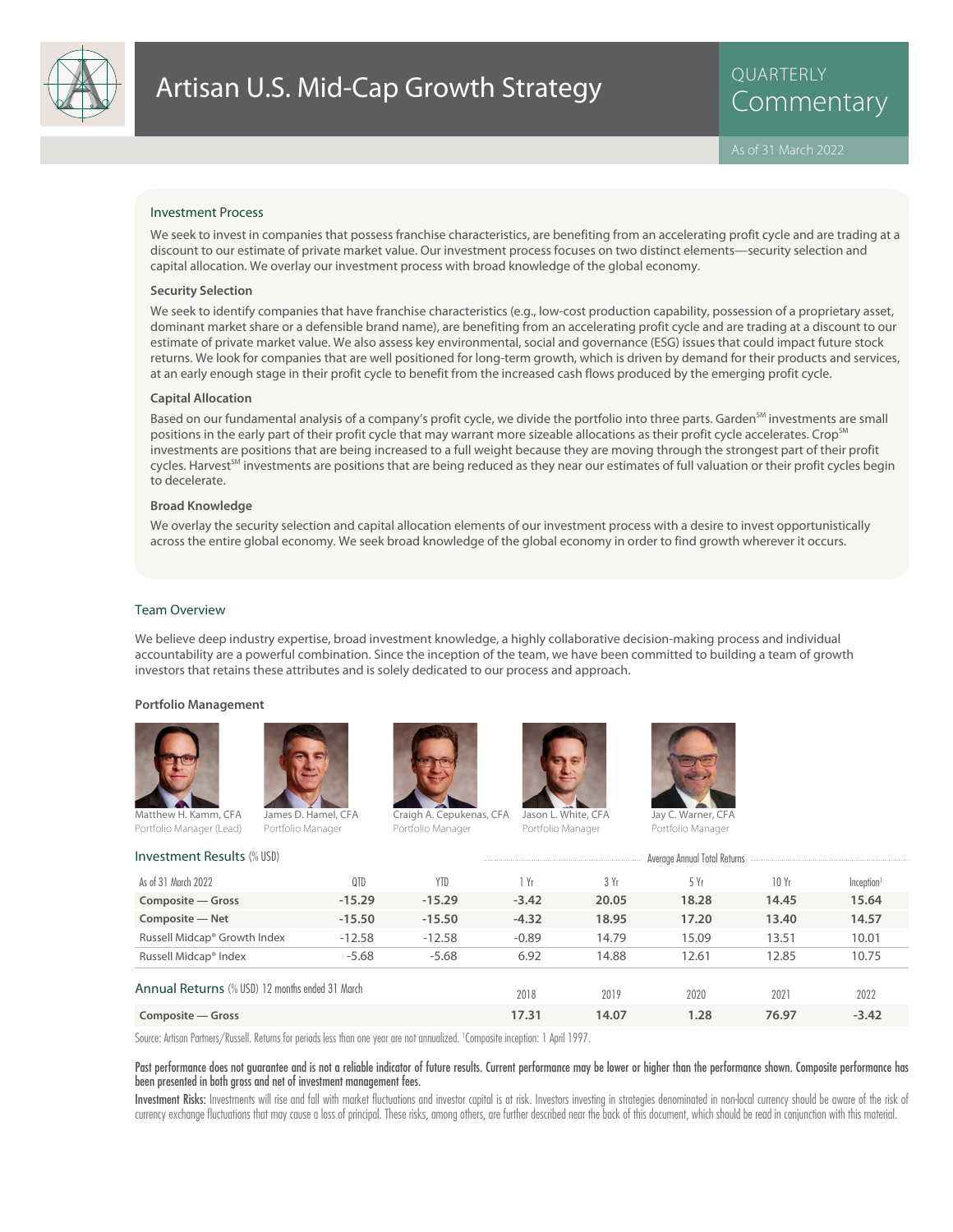

# Quarterly Commentary Artisan U.S. Mid-Cap Growth Strategy As of 31 March 2022

# Investing Environment

Domestic mid-cap equities were volatile and notched a 12.6% quarterly decline in response to the event-filled start to 2022. With inflation readings elevated, the Fed pointing to policy tightening ahead and the outbreak of war between Russia and Ukraine, many market participants positioned for higher interest rates. Companies whose valuations are dependent on profits further into the future (growth companies) underperformed with Internet, information technology and health care innovation among the weakest sectors. Energy stocks moved sharply higher along with spiking commodity prices, while more defensive sectors such as utilities, big pharma and consumer staples outperformed as investors hedged their bets regarding the future direction of global GDP growth.

The late February outbreak of war between Ukraine and Russia is giving the post-Cold War order its greatest test. The US, Europe, Australia and Japan, among other countries, levied varying degrees of sanctions against Russia's economy—blocking Russian banks' access to the SWIFT international payment system, restricting aircraft travel, stymying transactions with the Russian central bank and targeting Russian oligarchs through travel bans and asset freezes, among many others. Not only have the war and these sanctions impacted Russia's equity market directly (iShares MSCI Russia ETF declined over 80% in Q1), but they have also had reverberating effects across the global economy—further stressing global supply chains and contributing to a 39% rise in Brent crude oil's price in Q1.

Energy independence has come to the forefront, particularly in Europe where the continent derives 40% of gas, 27% of oil and 46% of coal from Russia. On March 8, the European Commission outlined structural changes to the European Union's energy strategy and its current and long-term decoupling from Russian energy imports. One solution is a step up in renewable energy development, evidenced by Germany recently increasing installation ambitions for wind (5X by 2027) and solar (4X by 2028).

Inflation readings in the US remain elevated, and the Federal Open Market Committee kicked off what the market believes will be a rate hike cycle. Consumer Price Index accelerated to 8.5% YoY in March, the largest increase since the early 1980s. The FOMC's 25bps rate hike in March is the first since 2018, and the market expects 175bps of increases by year end. Rising prices in energy (oil and gasoline), used cars and trucks, electricity and food were all contributors to YOY inflation in March.

Meanwhile, the rising cost of basic goods is weighing on US consumers' purchasing power (household spending makes up approximately 70% of GDP). In addition to the inflation drivers mentioned above, other notable indicators include a declining personal savings rate (falling from its pandemic peak of  $\sim$ 34% to  $\sim$ 6%) as well as rapidly rising mortgage rates and home prices. The recent 158bps spike in 30-year mortgages over the past 90 days, to 4.95%, is

the fastest rise since the early 1990s, and home prices have climbed ~10% and ~19% in each of the last two years.

# Performance Discussion

Our portfolio underperformed the Russell Midcap® Growth Index in Q1. Among our bottom contributors were HubSpot, Burlington Stores and Aptiv. Despite an expectation of solid growth in 2022 (even against a blockbuster 2021), shares of HubSpot traded lower as investors rotated out of high-growth stocks with elevated multiples. We took advantage of the pullback and added to our position given our optimism the company can sustain strong free cash flow growth, which should support solid long-term investment returns even in a rising rate environment. The tailwind of SMBs digitizing their marketing and sales force functions is strong, and HubSpot's integrated SAAS platform is starting to be adopted by somewhat larger customers within this category. Furthermore, we believe the company has a long runway of cross-sell and up-sell opportunities as it introduces new applications and higher tiers of functionality.

Burlington Stores is a leading off-price retailer offering an assortment of apparel, footwear, home, beauty and toys. We began our investment campaign in 2019 as a new management team laid out a credible plan to accelerate top-line growth and close the margin and store-productivity gaps relative to off-price peers Ross and TJ Maxx. Key initiatives include expanding and strengthening its merchant team, improving its ability to purchase inventory items in-season and growing its store footprint through smaller formats. The company has recently faced several setbacks as it works through macro-related headwinds (supply chain constraints, a surge in omicron cases and freight cost pressure). However, it is typical for companies undergoing internal change to face challenges along the way. We continue to believe this management team is noticeably strengthening the company's operations and human capital, which should become more apparent as macro conditions normalize over time. These headwinds also appear more than priced in. Should inflationary pressures persist longer than expected, off-price retailers such as Burlington would likely benefit given their sharp value proposition to consumers. We therefore used the selloff to add modestly to our position.

Aptiv is a leading provider of safety, infotainment and electronic control components to the automotive market. Since we began our investment campaign in 2016, we have believed the company is well positioned for multiple transformative automotive trends: electric vehicles, automated driving and increased computing intensity in vehicles. Furthermore, its revenue growth relative to industry peers supports its ability to gain market share. However, macro headwinds—pandemic shutdowns, component shortages, and recent commodity inflation and supply chain disruption related to the Russia/Ukraine conflict—have weighed on the industry's growth and Aptiv's margins. While we modestly trimmed our position to reflect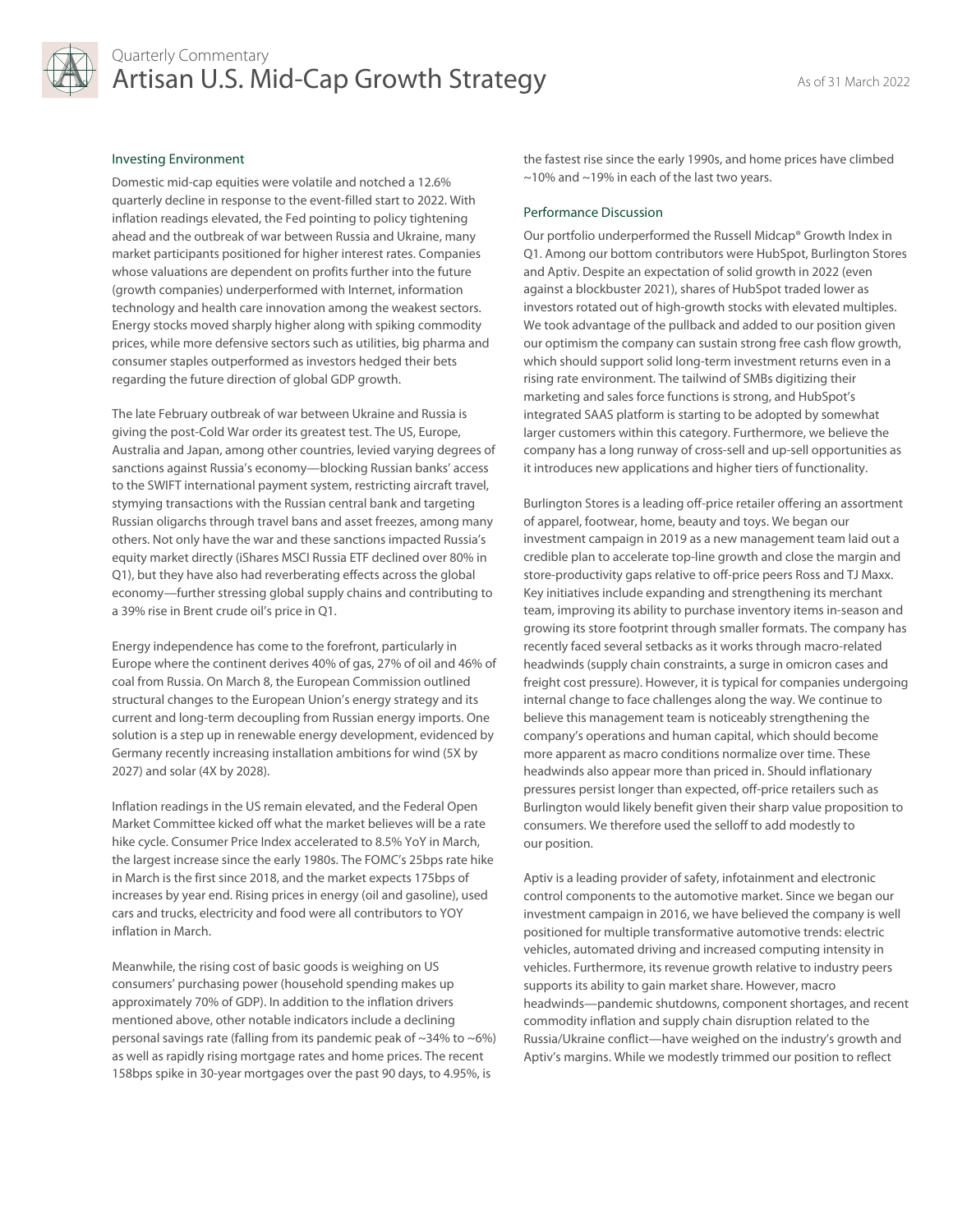the likely near-term delay to Aptiv's profit cycle acceleration, the longer term secular industry trends are strong, and we remain patient.

Among our top contributors were Zynga, LPL Financial, Global Payments and Teledyne. Zynga is being acquired by Take-Two Interactive at a 64% premium to the prior day's closing share price. We are evaluating the combined entity, and our early findings suggest a large pipeline of new games should accelerate growth. In addition, Zynga's mobile gaming capabilities should help Take-Two maximize the value of its intellectual property across console and mobile devices.

LPL Financial is both the largest independent broker-dealer and provider of outsourced wealth management services to banks. The company is capturing market share and benefiting from advisor migration away from wire houses to the independent channel. Recent outsourcing contract wins with third-party banks and traction in its new value-added service offerings are further supporting strong organic growth trends. Lastly, we believe the company offers upside participation in a rising interest rate environment.

We have discussed Global Payments several times over the past 12 months as shares have been under pressure amid investor concern about rising payments competition. We have stuck by the company as it has and will continue to take steps to protect its competitive moat. Specifically, it has shifted toward durable growth areas such as software and omnichannel commerce, and it is making substantial cloud investments to future-proof its underlying technology stack. We remain optimistic shares will recover in 2022 given improving fundamentals (17%-20% EPS growth expected) and a heavily discounted starting valuation. Meanwhile, some of the more speculative new payment stocks have been weak so far in 2022 as a more skeptical market begins to contemplate some of the challenges these entrants face in profitably scaling their businesses.

Teledyne is a supplier of enabling technologies to sense, transmit and analyze information for a diverse group of end markets, including aerospace & defense, factory automation, medical imaging, oil & gas, pharmaceutical research and environmental monitoring. The company is delivering healthy organic growth despite headwinds from semiconductor shortages, led by particular strength in its dental and industrial imaging. Margins and cash flows have accelerated as management has successfully integrated its 2021 acquisition of FLIR Systems, a leader in thermal imaging systems. Meanwhile, Teledyne's shares have recently benefited from an anticipated increase in demand from Western governments seeking to supply Ukraine with military equipment. The company's aerospace and defense segment is not core to our thesis—Teledyne's margins and top-line growth have benefited for over a decade from reducing exposure to this area and placing more emphasis on asset-light businesses—though in the current environment it will likely experience a period of elevated demand.

# Portfolio Activity

We added to several position throughout Q1, including ON Semiconductor, Advanced Drainage Systems and ZoomInfo Technologies. ON Semiconductor is a global supplier of advanced semiconductors for sophisticated electronics applications within the automotive, industrial, communications, consumer and computing end-product markets. The company operates across three segments: power solutions, advanced solutions and intelligent sensing. A new management team, which took over toward the end of 2020, is working to turn the company around by rightsizing its manufacturing footprint, exiting more commoditized products and investing in several compelling growth opportunities. When the dust has settled, we expect the portfolio to be more focused on the auto and industrial segments. As auto OEMs incorporate more automated safety technology and car fleets transition from internal combustion engines to battery electric vehicles, ON's image sensors for cars and silicon carbide inverters—which extend EV battery efficiency—will be in high demand. Management's efforts are already bearing fruit as the company recently reported its gross margins rose 1,080bps YoY, prompting it to raise its long-term gross margin target to 49% (from 45%).

Advanced Drainage Systems is a leader in plastic-pipe drainage systems for non-residential, residential, agriculture and public infrastructure projects (60%-70% market share). Plastic-pipe systems are an attractive alternative to traditional concrete pipes—they're easier to install, have a longer useful life and are more environmentally sustainable (the company uses 550 million pounds of recycled plastic annually). As shares pulled back during the quarter, we added to our position as we grew confident its price increases have successfully offset inflationary cost pressures. We continue to believe Advanced Drainage will benefit from ongoing conversion from concrete to plastic materials amid a backdrop of increased construction of residential housing and non-residential infrastructure. In addition, a relatively new management team is taking steps to enter new markets, expand its product/service offerings and improve margins through low-cost material sourcing and factory automation.

ZoomInfo is a leading provider of contact databases and associated marketing automation tools for business-to-business sellers. We believe the company's combination of data, insights and digital tools is being well received by companies looking to increase sales force productivity and enhance the returns on their substantial customer relationship management software investments. We have been very impressed by the company's business model metrics, which include a top-tier balance of high growth with high margins. Shares were pressured recently as investors rotated out of high-growth companies to position for higher interest rates. This underperformance came despite the company delivering better-than-expected Q4 results. Given solid underlying fundamentals and a reasonable discount to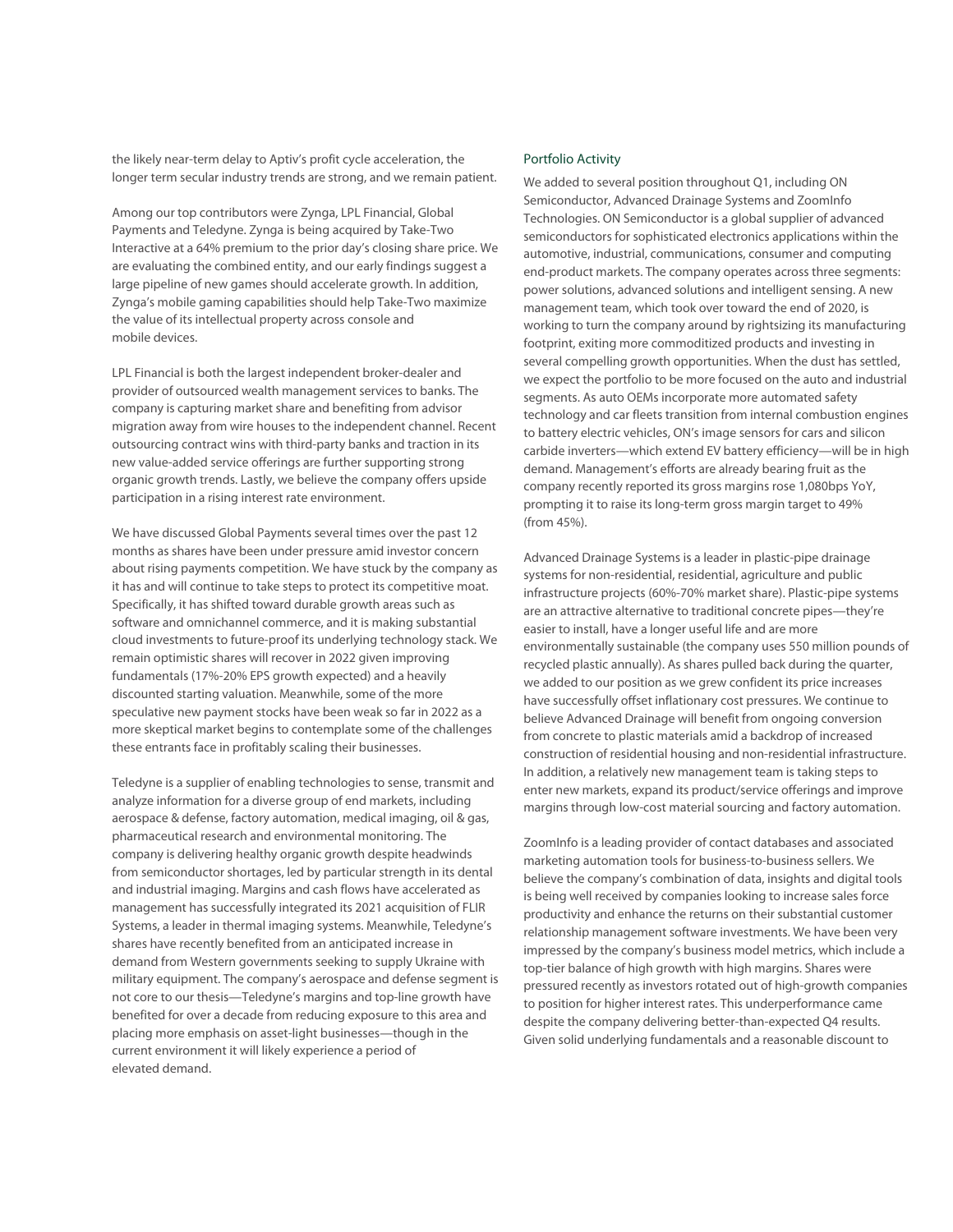our present market value (PMV) estimate, we took advantage of this selloff and brought the company into the Crop<sup>SM</sup> of our portfolio.

We pared our exposures to West Pharmaceutical, MSCI, Datadog and NeoGenomics in Q1. West Pharmaceutical is a leading supplier of packaging components for injectable pharmaceuticals—including rubber stoppers, seals and plungers. The company has been benefiting from the steady rise of injectable biologic drugs volumes and its positive mix shift toward higher priced, higher value components. This growth has been bolstered over the past year by the company's critical role in supplying its components to all the major COVID-19 vaccine manufacturers. While the company remains well positioned for long-term growth given rising biologic drug volumes and customers' adoption of higher quality packaging systems, we trimmed our position in Q1 as shares approached our PMV estimate. We also believe growth will soon moderate as COVID-19 vaccine doses level off and eventually decline.

MSCI is a global provider of indices, analytical tools, data, and environmental, social and governance (ESG) research to the financial sector. The company's revenue primarily comprises highly sticky and profitable recurring sources like subscriptions and asset-linked fees. The company has been executing solidly as it benefits from several secular growth trends, including the shift from active to passive investing (increasing the use of MSCI-linked exchange-traded products such as ETFs and ETNs), strong demand for international and private investment products, and the rise of ESG. Notably, MSCI's ESG and climate revenues grew 58% in 2021, and we believe this will be a key growth lever for the company in the periods ahead. While we have high confidence in the company's strategy and long-term opportunity, we recognize MSCI also has some sensitivity to equity market values. Therefore, with interest rates poised to increase, we trimmed our position in Q1 as shares approached our private market value estimate.

Datadog is a leading provider of monitoring tools and analytics for cloud-based applications. The company's profit cycle is firmly in motion—revenue growth accelerated sequentially to 84% and operating margins rose to 22% in Q4—one of the most impressive combinations of growth and profitability that we have seen. We expect the company to deliver another robust year of performance in 2022, as demand for the company's software remains high. As businesses across the economy undergo digital transformations, their need to monitor and optimize the performance of cloud computing infrastructure becomes increasingly critical, and we believe Datadog's low-cost customer acquisition model and impressive new product development pace position it well for strong profit growth in the coming years. However, with shares approaching our PMV estimate, we trimmed our position.

We began our Garden<sup>SM</sup> campaign in NeoGenomics, a large US oncology diagnostic lab, last summer as we believed the company's cancer testing volumes would recover when COVID-19's impact faded. In addition, the company's novel minimal residual disease test

(RaDaR)—a blood biopsy used to detect several different types of cancer to prevent relapse—represented an attractive growth accelerant longer term. Unfortunately, we concluded the company's pandemic struggles were not entirely due to the virus's impact. Late in Q1, the CEO resigned amid a period of uncontrolled lab expense growth—implying a lack of adequate operational controls and management expertise. While these problems should ultimately prove fixable, it will first require attracting capable new leadership and implementing numerous operational improvements. With our thesis stalled, we began harvesting our position.

We initiated several new Garden<sup>SM</sup> positions in Q1, including CNH Industrial, Envista Holdings and Cooper Companies. CNH Industrial is the second-largest global agricultural equipment company (primarily tractors and combines) with leading brands Case IH and New Holland. We believe the company's increased focus on developing precision agriculture and autonomous technology combined with additional internal catalysts—a new CEO who previously led an impressive turnaround at Polaris, greater pricing discipline and improvements to its supply chain efficiency—will enable it to narrow its margin gap with competitor John Deer in the periods ahead.

Envista Holdings is a dental company with strong global brands and customer relationships in dental implants and orthodontic consumables. The company spun out of Danaher in 2019, and since then management has repositioned it for faster growth, more profitable growth by divesting its capital equipment business and increasing its focus on specialty dental products. We are particularly interested in several new product cycles: the Spark clear aligner, which is the second-largest brand behind Invisalign, in a market that continues to grow rapidly; the N1 premium implant system, which reduces drilling noise and vibration and preserves more bone material; and the Carestream intra-oral scanner (through an acquisition expected to close later this year), which is a digital substitute for conventional impression trays. Furthermore, the company has a clean balance sheet with the ability to acquire additional high-growth products. We initiated our position during the quarter at a valuation we consider reasonable even after assuming the possible impairment of its small but profitable business in Russia.

Cooper Companies is the second-largest contact lens manufacturer and a leading provider of women's health and fertility products and services. We believe the company is well positioned to benefit from several profit cycle drivers. First, a broad shift from reusable contact lenses to soft, daily disposable lenses is underway. The convenience of less upkeep and increased comfort makes daily lenses an attractive option with higher recurring revenues to Cooper. We are also drawn to the company's MiSight soft contact lens product, which is used to treat myopia (near-sightedness). Myopia is a global health issue associated with increased screen time and indoor activity—affecting ~30% of the population and is expected to reach 50% over the coming decades (with particularly high prevalence among children). MiSight is the first and only FDA-approved myopia control contact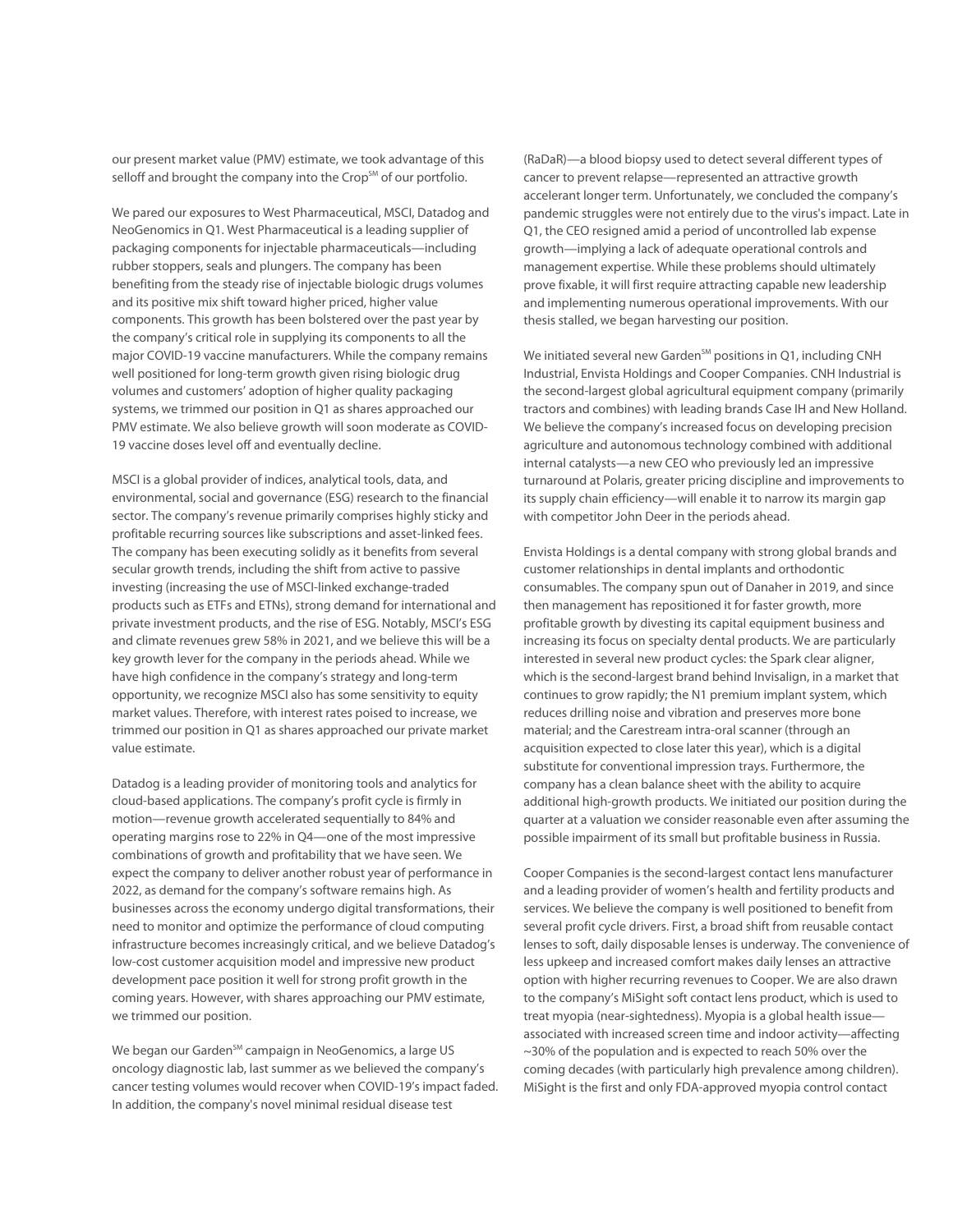lens, and we believe it could open a multi-billion-dollar market and be a meaningful growth driver in the years ahead. Meanwhile, the company has made several acquisitions to accelerate the growth of its smaller (~25% of revenue) women's health business.

We ended our investment campaigns in Wayfair and Spotify in Q1. Wayfair is a leading online furniture retailer. The company was a pandemic beneficiary in 2020 as physical retail store closures and a wave of consumer home investments led to a dramatic increase in sales. In 2021, the company understandably experienced a material slowdown in growth as pandemic benefits normalized, though we still saw compelling longer term profit cycle potential with lightly penetrated domestic and international markets for online home goods and an opportunity to move into adjacent categories such as business-to-business furniture procurement. However, our research uncovered the company losing market share to key competitors in the home category. We are concerned customer acquisition efficacy could be deteriorating and another investment cycle may be required to reinvigorate growth. Thus, we pared back our position during Q4 and concluded our harvest during Q1 amid further signs the home furnishing industry's growth is decelerating.

Our brief Spotify Garden<sup>SM</sup> campaign ended in Q1 as the company unexpectedly announced its intention to step up investments in 2022. The company is building out new creator and advertising products to drive higher long-term gross margin potential. Margins are expected to be flat in 2022 after expanding in 2021 via more profitable podcast advertising revenue and value-added services for creators. While these investments may be the right decision for the business, they run counter to our belief Spotify was on the cusp of realizing its margin expansion objectives. Thus, we exited our position in favor of more attractive opportunities.

# Our ESG Journey

We are proud to share our second annual sustainability report was recently published to our website. 2021 marked the third year of our team's ESG journey, and knowledge development and engagement were two key initiatives we discuss in detail in this year's report. Furthermore, we made a concerted effort to provide more insight into how we thought about and engaged with our holdings on three key issues we believe are important to our clients and society: modern slavery within the global supply chain, diversity, equity and inclusion, and environmental sustainability.

We generally use these letters to provide ESG commentary and case studies related to portfolio holdings. This quarter, we thought it might be informative to illustrate how our ESG framework can occasionally lead us to not invest in otherwise interesting new ideas. We recently evaluated a US drug distributor whose share price is not only trading at an attractive valuation but also has an early profit cycle underway. The company is using relatively low-growth cash flows from its core distribution franchise to fund several newer health care services businesses with strong growth prospects.

A key component of our ESG integration framework is to conduct an Issues that Matter Assessment (ITMA) as part of our research into new investment ideas. In this case, our ITMA was dominated by the company's (along with peers') historical involvement in the nation's opioid abuse crisis. As analysts, we tend to initially think about this risk through a financial lens. In fact, as we were doing our research, the distributors finalized a (sizeable) monetary settlement with state attorney generals. We felt comfortable the monetary impact of this crisis was knowable and factored it into our PMV assessment. However, our primary focus in assessing this risk from an ESG standpoint was to ensure the company has learned from its missteps, to see evidence it has made the necessary changes (to processes, personnel and culture) and to avoid similar crises in the future. While they have taken some important steps—growing its compliance department, creating a freestanding compliance board committee and separating the roles of chief legal and chief compliance officers our interaction with the company did not adequately satisfy our concerns. Leadership changes at the board and executive level were not as widespread as we might have expected, and we didn't observe a strong sense of internal reflection and/or acknowledgement on the company's part that it bears some responsibility for such a tragic public health disaster. While we weren't looking for "perfect" answers to our questions, we wanted assurance the company's culture was evolving for the better.

To be clear, our decision not to invest based on ESG concerns may be proven wrong—assessing corporate culture dynamics from the outside is an imperfect science to be sure, and the opioid crisis will most likely prove to be a "100-year flood" for the pharmaceutical supply chain. However, our long history following US health care services companies has taught us there are frequent tensions between optimizing profits and serving patients and taxpayers. These issues often appear as grey areas—hence, our interest in assessing how this company's cultural instincts would direct them in future grey-area decisions. Left with insufficient confidence in how these decisions would be made, we concluded our work and moved on to other new idea research.

#### Perspective

In recent quarters—and particularly in early 2022—the market has been reacting to some disruptive macroeconomic forces. Inflation has reached levels not seen in decades, as pandemic-driven supply chain and labor constraints have left businesses struggling to keep up with pent-up consumer demand. These supply challenges have sadly been further exacerbated by Russia's invasion of the Ukraine. The Fed (along with many of its global counterparts) has understandably begun to tighten the money supply to counter these inflationary pressures, leading to a sharp move up in interest rates.

While earnings results for many of our Crop<sup>SM</sup> holdings remain solid (either because they're not overly sensitive to the broader economy or because they have sufficient pricing power to offset rising costs),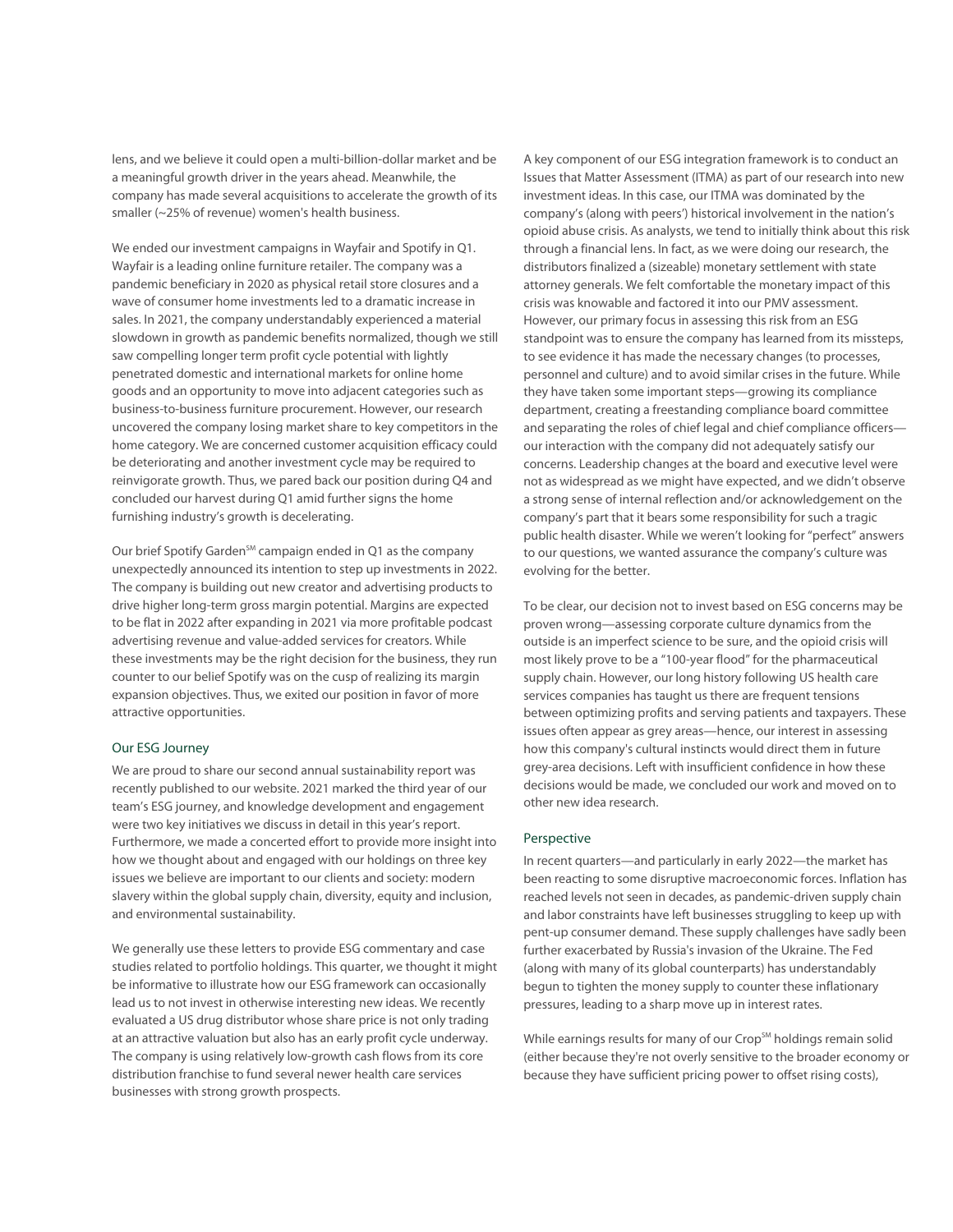recent stock performance has been poor due to multiple compression, as investors have repositioned away from more highly valued secular growth stocks toward cheaper securities, especially those benefiting from rising commodity prices and those with recession-resistant characteristics. Essentially, as the cost of capital has risen, investors are putting greater weight on today's profits and less on how much a business can potentially earn five years from now.

It's reasonable to think some of these macro dynamics could represent a new ongoing reality. For several decades, stocks have enjoyed secularly declining interest rates while the globalization of the world economy has helped corporate margins expand. Today, interest rates are rising, and "de-globalization" has become a popular buzzword as businesses struggle to adapt to increasing levels of supply chain friction (trade restrictions, shipping bottlenecks, commodity shortages). While the intensity of some of these recent trends may moderate (for example, there remain good arguments why interest rates can rise, but not extraordinarily), we would not be surprised to see lower portfolio returns for a period of time relative to the 17% annualized net return achieved over the past five years.

With that said, and with a difficult start to 2022 fresh in our minds, we still see the ability to outperform the market over reasonable periods of time. In the short term, we face a challenging environment for our process, as markets rapidly reposition away from high-quality secular growth stocks toward lower multiple securities. While commoditysensitive stocks as well as perceived defensive industries such as utilities, consumer staples and big pharma have relative momentum in this market, we think it's getting a bit late for investors to reposition into those areas. For one, commodity price-driven profit cycles tend to be derailed as economic activity slows (a likely consequence of today's macro forces). While more staple-like businesses tend to resist such slowdowns, after their recent outperformance, we consider their valuations stretched relative to profit growth that does not seem to be accelerating. Meanwhile, secular growth stock valuations have come down noticeably on both absolute and relative terms. As profit cycle trends in our larger Crop<sup>SM</sup> holdings remain solid, we foresee a day when these securities will be viewed as increasingly attractive as higher interest rates and global trade disruption take their likely toll on GDP growth.

Our team has experienced similar periods of short-term headwinds in the past, and by consistently following our process we have rebounded to deliver outperformance over full market cycles. As is always the case during periods of volatility, we have been opportunistically adding to several of our highest conviction holdings, including those mentioned earlier in this letter (HubSpot, ON Semiconductor, Advanced Drainage Systems, ZoomInfo Technologies) while also introducing several attractive franchises such as CNH Industrial, Envista Holdings and Cooper Companies into the Garden<sup>SM</sup>. As always, we consider our longer time horizon (made possible by the trust and patience of our clients) to be one of our team's most important assets.

#### ARTISAN CANVAS

Timely insights and updates from our investment teams and firm leadership Visit www.artisancanvas.com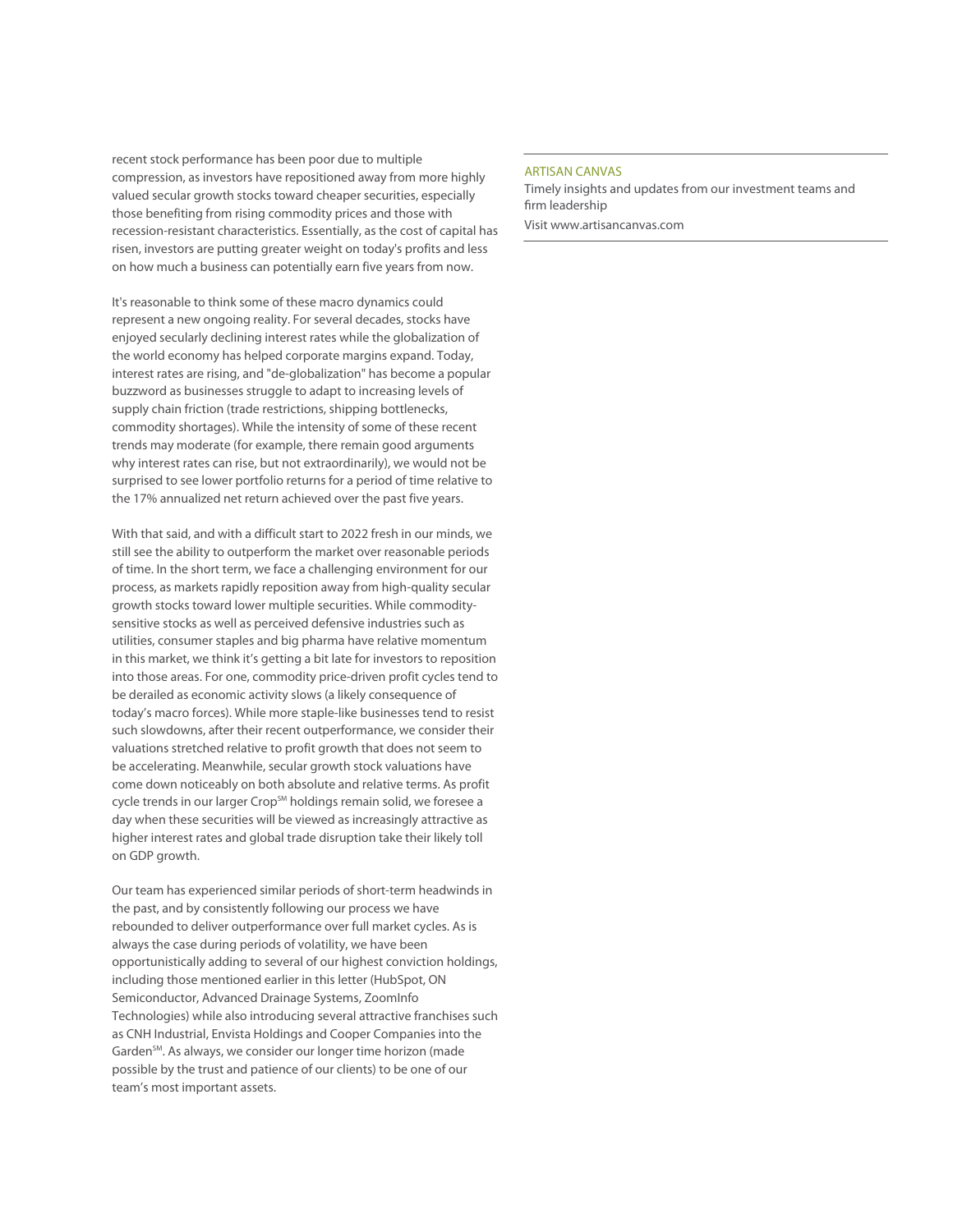# **For more information:** Visit www.artisanpartners.com

Investment Risks: International investments involve special risks, including currency fluctuation, lower liquidity, different accounting methods and economic and political systems, and higher transaction costs. These risks are greater in emerging markets. Securities of small- and medium-sized companies tend to have a shorter history of operations, be more volatile and less liquid and may have underperformed securities of large companies during some periods. Growth securities may underperform other asset types during a given period. These risks, among others, are further described in Artisan Partners Form ADV, which is available upon request.

Unless otherwise indicated, the Artisan Strateav characteristics relate to that of an investment composite or a representative account managed within a composite. It is intended to provide a general illustration of the inv considerations used by Artisan Partners in managing that strategy. Individual accounts may differ, at times significantly, from the reference data shown due to varying account restrictions, fees and expenses, and since inc among others. Where applicable, this information is supplemental to, and not to be construed with, a current or prospective client's investment account information. References to individual security performance relate to a in the composite. Individual holding periods may differ.

Securities referenced may not be representative of all portfolio holdings. Securities of the same issuer are aggregated to determine a holding's portfolio weight. Portfolio statistics calculations exclude outlier data and applicable attributes, such as private securities. Artisan Partners may substitute information from a related security if unavailable for a particular security. This material is as of the date indicated and is subject to c not sum due to rounding.

Attribution is used to evaluate the investment management decisions which affected the portfolio's performance when compared to a benchmark index. Attribution is not exact, but should be considered an approximation of the contribution of each of the factors considered.

Net-of-fees composite returns were calculated using the highest model investment advisory fees applicable to portfolios within the composite. Fees may be higher for certain pooled vehicles and the composite may include acc performance-based fees. All performance results are net of commissions and transaction costs, and have been presented gross and net of investment advisory fees. Dividend income is recorded net of foreign withholding taxes or as soon after the ex-dividend date as the information becomes available to Artisan Partners. Interest income is recorded on the accrual basis. Performance results for the Index include reinvested dividends and are prese withholding taxes but, unlike the portfolio's returns, do not reflect the payment of sales commissions or other expenses incurred in the purchase or sale of the securities included in the indices.

Russell Midcap® Growth Index measures the performance of US mid-cap companies with higher price/book ratios and forecasted growth values. Russell Midcap® Index measures the performance of roughly 800 US mid-cap companies. index(es) are unmanaged; include net reinvested dividends; do not reflect fees or expenses; and are not available for direct investment.

The Global Industry Classification Standard (GICS®) is the exclusive intellectual property of MSCI Inc. (MSCI) and Standard & Poor's Financial Services, LLC (S&P). Neither MSCI, S&P, their affiliates, nor any of their thir Parties") makes any representations or warranties, express or implied, with respect to GICS or the results to be obtained by the use thereof, and expressly disclaim all warranties, including warranties of accuracy, complet and fitness for a particular purpose. The GICS Parties shall not have any liability for any direct, indirect, special, punitive, consequential or any other damages (including lost profits) even if notified of such damages.

Frank Russell Company ("Russell") is the source and owner of the trademarks, service marks and copyrights related to the Russell Indexes. Russell® is a trademark of Frank Russell Company. Neither Russell nor its licensors for any errors or omissions in the Russell Indexes and/or Russell ratings or underlying data and no party may rely on any Russell Indexes and/or Russell ratings and/or underlying data contained in this communication. No fu Russell Data is permitted without Russell's express written consent. Russell does not promote, sponsor or endorse the content of this communication.

MSCI makes no express or implied warranties or representations and shall have no liability whatsoever with respect to any MSCI data contained herein. The MSCI data may not be further redistributed or used to create indices products. This report is not approved or produced by MSCI.

This summary represents the views of the portfolio manager as of 31 Mar 2022. Those views and portfolio holdings are subject to change and Artisan Partners disclaims any obligation to advise investors of such changes. The portfolio holdings does not constitute a recommendation of any individual security. For a complete list of holdings by contribution to the strategy, refer to the Contributors to Return chart.

Portfolio statistics are obtained from various data sources and intended to provide a general view of the portfolio, or Index, at a point in time. Artisan Partners excludes outliers when calculating portfolio characteristi related security to calculate statistics if information is unavailable for a particular security. Private Market Value is an estimate of the value of a company if divisions were each independent and established their own m Earnings per Share (EPS) is the portion of a company's profit allocated to each outstanding share of common stock. Free Cash Flow is a measure of financial performance calculated as operating cash flow minus capital expend Operating Margin is a measure of profitability equal to operating income divided by revenue. Consumer Price Index measures the average change in prices over time that consumers pay for a basket of goods and services.

Our capital allocation process is designed to build position size according to our conviction. Portfolio holdings develop through three stages: Garden<sup>SM</sup>, Crop<sup>SM</sup> and Harvest<sup>SM</sup>. Garden<sup>SM</sup> investments are situations wh there is not clear evidence that the profit cycle has taken hold, so positions are small. Crop<sup>SM</sup> investments are holdings where we have gained conviction in the company's profit cycle, so positions are larger. Harvest<sup>sM</sup> that have exceeded our estimate of intrinsic value or holdings where there is a deceleration in the company's profit cycle. Harvest<sup>SM</sup> investments are generally being reduced or sold from the portfolios.

This material is provided for informational purposes without regard to your particular investment needs and shall not be construed as investment or tax advice on which you may rely for your investment decisions. Investors financial and tax adviser before making investments in order to determine the appropriateness of any investment product discussed herein. In no event shall Artisan Partners have any liability for direct, indirect, special, consequential (including, without limitation, lost profits) losses or any other damages resulting from the use of this material.

Artisan Partners Limited Partnership (APLP) is an investment adviser registered with the U.S. Securities and Exchange Commission (SEC). Artisan Partners UK LLP (APUK) is authorized and regulated by the Financial Conduct Au registered investment adviser with the SEC. APEL Financial Distribution Services Limited (AP Europe) is authorized and regulated by the Central Bank of Ireland. APLP, APUK and AP Europe are collectively, with their parent referred to as Artisan Partners herein. Artisan Partners is not registered, authorised or eligible for an exemption from registration in all jurisdictions. Therefore, services described herein may not be available in certa does not constitute an offer or solicitation where such actions are not authorised or lawful, and in some cases may only be provided at the initiative of the prospect. Further limitations on the availability of products or may be imposed.

This material is only intended for investors which meet qualifications as institutional investors as defined in the applicable jurisdiction where this material is received, which includes only Professional Clients or Eligi the Markets in Financial Instruments Directive (MiFID) where this material is issued by APUK or AP Europe. This material is not for use by retail investors and may not be reproduced or distributed without Artisan Partners'

In the United Kingdom, issued by APUK, 25 St. James's St., Floor 3, London SW1A 1HA, registered in England and Wales (LLP No. OC351201). Registered office: Reading Bridge House, Floor 4, George St., Reading, Berkshire RG1 Ireland, issued by AP Europe, Fitzwilliam Hall, Fitzwilliam Pl, Ste. 202, Dublin 2, D02 T292. Registered office: 70 Sir John Rogerson's Quay, Dublin 2, D02 R296 (Company No. 637966).

Australia: This material is directed at wholesale clients only and is not intended for, or to be relied upon by, private individuals or retail investors. Artisan Partnes Australia Pty Ltd is a representative of APLP (ARBN (ARBN 603 522 649). APLP and APUK are respectively regulated under US and UK laws which differ from Australian laws and are exempt from the requirement to hold an Australian financial services license under the Australian Act 2001 in respect to financial services provided in Australia.

Canada: This material is distributed in Canada by APLP and/or Artisan Partners Distributors LLC, which conduct activities in Canada under exemptions from the dealer, portfolio manager and investment fund manager registrati applicable Canadian securities laws. This material does not constitute an offer of services in circumstances where such exemptions are not available. APLP advisory services are available only to investors that quality as " applicable Canadian securities laws.

© 2022 Artisan Partners. All rights reserved.

For Institutional Investors – Not for Onward Distribution